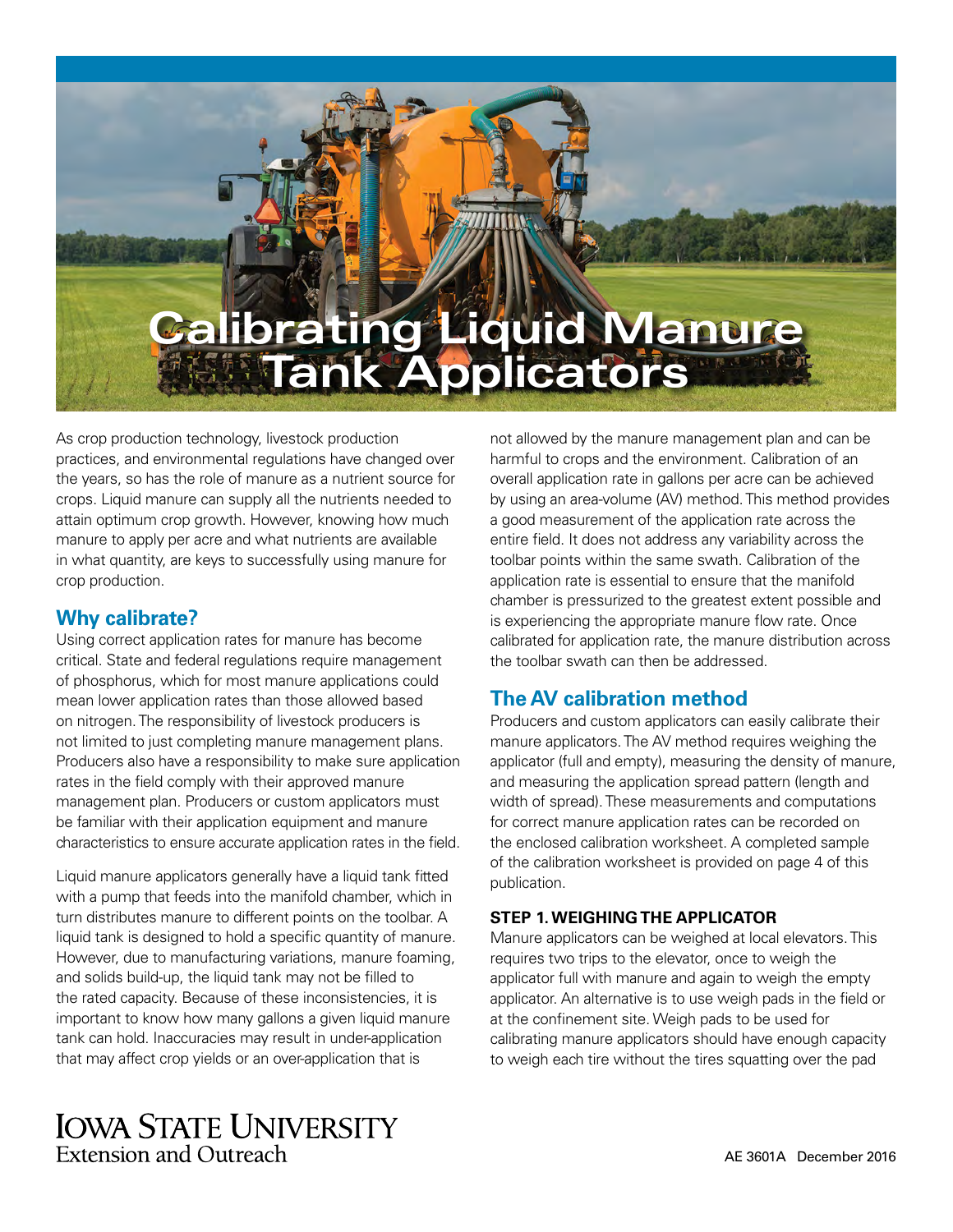and touching the ground (Figure 1). When using weigh pads, weigh each wheel and the hitch without any weight on the tractor drawbar (Figure 2). Record both the empty and full weights for each axle tire and hitch on the provided calibration worksheet (Refer to publication AE 3601B **<https://store.extension.iastate.edu/Product/14724>** for a blank worksheet). If weighing on a scale that measures the complete unit, record the total full weight and total empty weight. Disregard hitch weights when using a scale that measures the complete unit provided the hitch weight is not being transferred to an off-scale tractor.



**Figure 1. Weigh pad used to weigh a manure tank wagon.**



**Figure 2. Weighing the hitch on a manure tank wagon.**

#### **STEP 2. MEASURING MANURE DENSITY**

Water weighs 8.34 pounds per gallon under standard conditions. However, liquid manure may weigh more based on the presence of organic solids and heavier solids like sand and silt. Since all livestock operations are managed differently, this number will most likely vary from one operation to another. To calculate the density of manure, perform a five-gallon bucket test. The test requires a fivegallon bucket, a one-gallon measuring flask, and a scale. Fill the measuring flask up to the one-gallon mark with water and pour it into the five-gallon bucket. Repeat this process four more times. Place a mark in the bucket at the five-gallon level. Now, empty the bucket and weigh it empty to get a tare weight. Then, fill it with manure up to the five-gallon mark and weigh it on a scale. Repeat the process to get at least three weight readings.

#### **STEP 3. MEASURING SPREAD PATTERN**

A spread pattern refers to how wide an applicator applies manure and how much linear distance it takes to empty the liquid tank. To calculate the spread pattern width, you will need to know the knife spacing and the number of knives on the applicator (Figure 3). To measure the length of spread pattern, or the swath width, use a measuring tape, measuring wheel, or range finder. Measuring tapes may not be available in the length you will need. Range finders generally require a reflective surface to provide a measurable reading. Therefore, measuring wheels may be most practical, although their use does require walking the whole length of application.



**Figure 3. Measuring the application swath width.**

#### **Calibrating the application rate**

After all measurements have been made and recorded in the calibration worksheet, application rate can be calculated for a liquid tank application. Use the calibration worksheet to calculate the rate at which the manure has been or will be applied.

One easy way to adjust application rates is to change the driving speed. Drive slower to increase application rates by reducing spread pattern length. Alternatively, drive faster to lower application rates by increasing spread pattern length. Automation of flow control coupled with global positions systems (GPS) can help to limit the need for the application rate calibration. Automation helps to achieve relatively more accurate application rates and provides flexibility to make adjustments while applying manure. Commonly used flow control methods include a flow meter coupled with a hydraulically controlled pump or valve. In a typical application, the operator enters the target application rate and the toolbar knife spacing information into the flow controls mounted in the tractor cab. A drive speed can also be provided as an input if GPS is not activated or used to determine the drive speed. As the application proceeds, the output from the flow meter is used with the area covered information to calculate the application rates being achieved,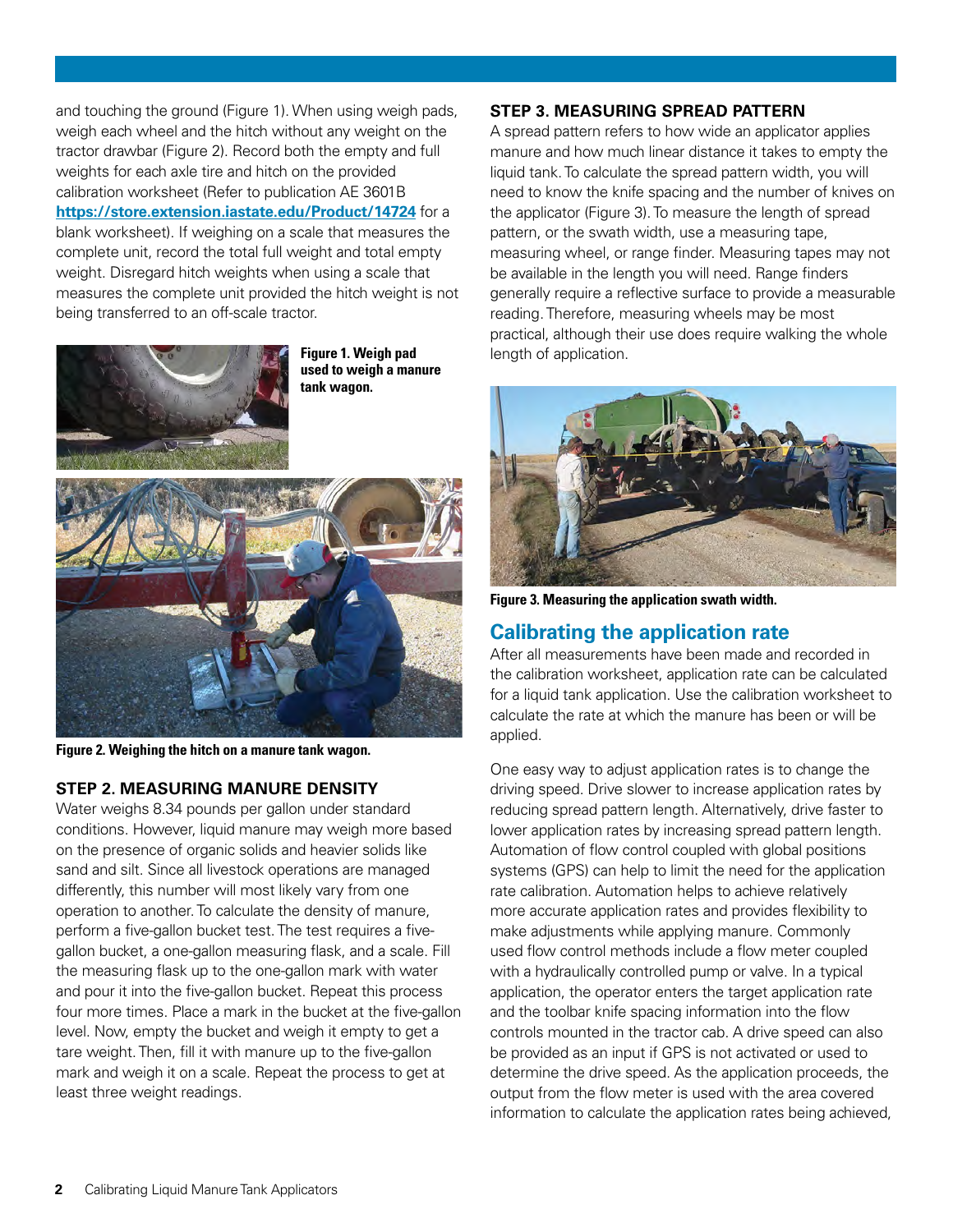which is then checked against the target application rate. In case of a variable speed pump, the pump is throttled up or down to vary its speed causing the flow rate to change. In case of the hydraulically controlled valve attached to a single speed pump, the change in flow rate is achieved with change in the valve opening. Precautions should however be exercised to validate the automatic flow controls to ensure that the application rate being targeted is being delivered to the application manifold.

### **Validating automation**

Operator inputs of the targeted application rate, toolbar knife spacing, and the drive speed into the flow controls should be as accurate as possible. As the flow controls use this information for calculating the application rate being achieved, any incorrect entries can lead to inappropriate application rates.

The second key component of the flow controls is the flow meter which provides a critical flow rate measurement. This measurement should be validated, at least once a year, to ensure that the flow meter is functioning properly. This validation can be achieved by first completely draining a tank wagon in the field after an application run. This empty tank wagon can then be loaded and weighed using the weigh pads as explained earlier in Step 1 under calibration on page 2 of this publication. Compete the manure application using this loaded and weighed tank wagon. After the manure application is complete and prior to re-loading the tank wagon, weigh the empty tank wagon. The weight of manure applied, after subtracting the tare weight, should then be converted to volume of manure applied using the liquid manure density as described earlier under Step 2 on page 2. This calculated volume applied can then be validated against the flow meter reading to ensure the flow meter is functioning properly. In case the flow meter is not functioning properly, it should be repaired prior to use or replaced with a different flow meter.

The last component of the flow controls is the validation of the drive speed. In case drive speed is an operator input into the flow controls, the operator should drive the tractor and lock the speed as close to the input value as possible. In case a GPS system is used to input the drive speed into the flow controls, the accuracy of the horizontal distance measurement of the GPS signal must be checked. Typically, this horizontal accuracy of the GPS signal is known prior to use. The tractor mounted with the GPS system can be driven a known distance and this distance can be verified against the GPS measurement. Poor horizontal accuracy in

the GPS signal (due to several reasons not discussed here) can lead to inaccurate area calculations resulting in improper application rates and should be avoided.

Operator inputs, flow meter measurements, and drive speed validations can help improve the accuracy of the application rate being achieved. The methods explained in this publication help achieve a more accurate application rate. In addition to the application rate calibration, the distribution of liquid manure uniformly across the tool-bar points should also be considered (refer to ISU Extension and Outreach publication AE 3600 for further details on manure distribution). For more information, contact your **[ISU Extension and Outreach county office](http://www.extension.iastate.edu/content/county-offices)** to reach the field agricultural engineer in your area.

### **Authors**

Kapil Arora and Kris Kohl, agricultural engineering specialist with ISU Extension and Outreach; Daniel Andersen, assistant professor and agricultural engineering specialist with Iowa State University; Mark Licht, assistant professor and cropping systems agronomist with Iowa State University; and Joel DeJong, field agronomist with ISU Extension and Outreach.

Reviewed by Mark Hanna, agricultural engineering specialist with ISU Extension and Outreach; Mark Garrison, environmental engineer, United States Department of Agriculture – Natural Resource Conservation Service; and Reza Khosravi, senior environmental engineer, Animal Feeding Operations, Iowa Department of Natural Resources.

Photo credit: Tofotografie/Thinkstock (page 1).

#### **Additional resources**

Distribution of Liquid Manure Application (AE 3600) **<https://store.extension.iastate.edu/Product/14891>** Calibration and Uniformity of Solid Manure Spreaders (PM 1941) **<https://store.extension.iastate.edu/Product/5536>** How to Sample Manure for Nutrient Analysis (PM 1558) **<https://store.extension.iastate.edu/Product/5059>** Using Manure Nutrients for Crop Production (PMR 1003) **<https://store.extension.iastate.edu/Product/12874>** Additional resources may be found on the Iowa Manure Management Action Group (IMMAG) web page at **<http://www.agronext.iastate.edu/immag>** or by visiting the ISU Extension and Outreach web page at **<www.extension.iastate.edu>**.

This institution is an equal opportunity provider. For the full non-discrimination statement or accommodation inquiries, go to <www.extension.iastate.edu/diversity/ext>.